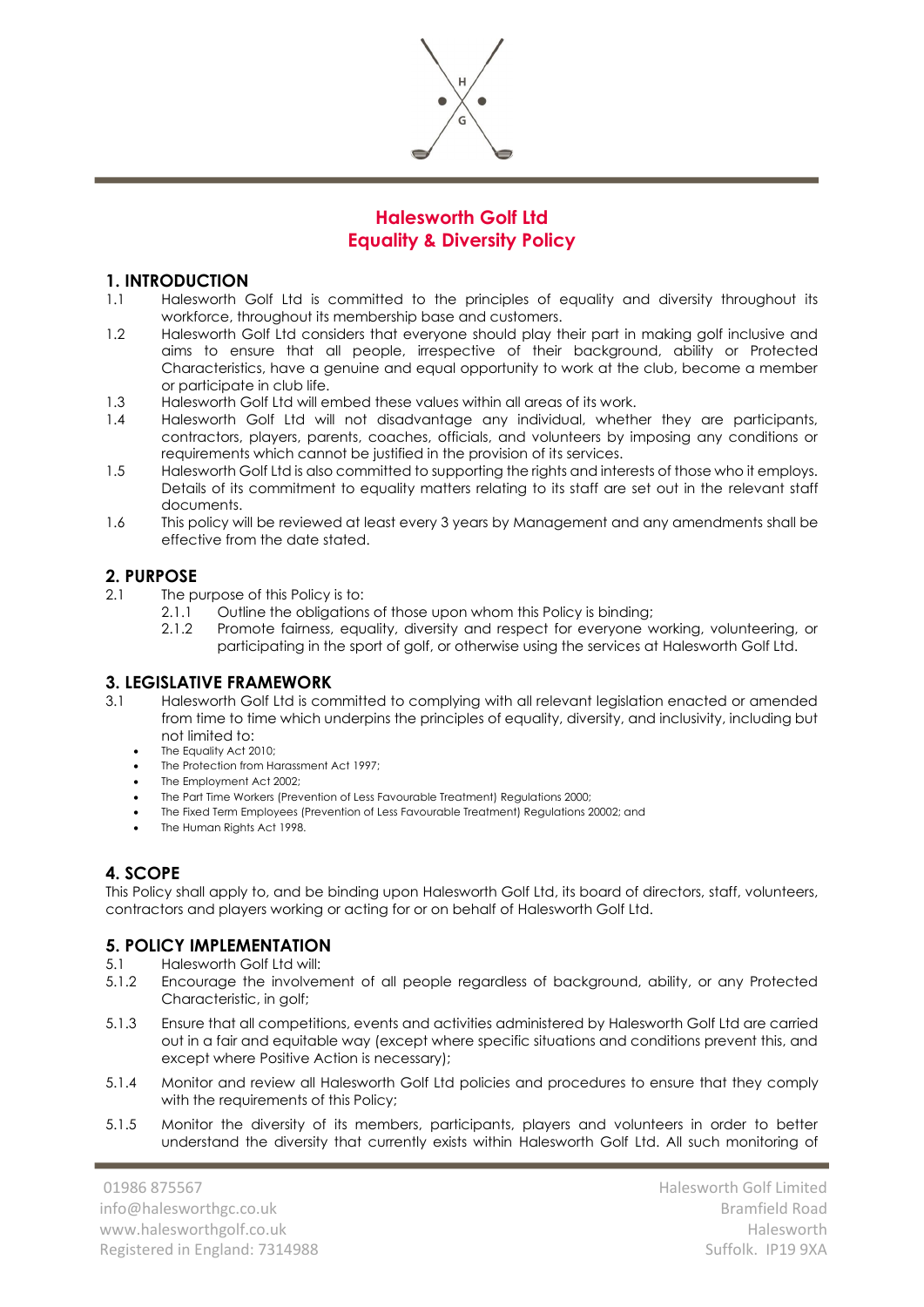

personal data shall be undertaken in compliance with England Golf's Data Protection Policy and the Data Protection Act 2018.

- 5.1.6 Provide appropriate training and support to all staff, contractors, officials and volunteers to raise awareness of both the collective and individual responsibilities imposed by this Policy and the Key Concepts outlined in Paragraph 6 of this Policy.
- 5.1.7 Publish this Policy on its website.

# **6. KEY CONCEPTS**

- 6.1 Direct and indirect discrimination is outlined in **Appendix One**;
- 6.2 Harassment is outlined in **Appendix Two**;
- 6.3 Victimisation is outlined in **Appendix Three**;

# **7. BREACHES**

- 7.1 Halesworth Golf Ltd takes seriously all claims of inappropriate behaviour, bullying, harassment, victimisation and/or discrimination, whether direct or indirect, by a contractor, player, parent, coach, official or volunteer who works for, on behalf of, or represents Halesworth Golf Ltd.
- 7.2 Alleged breaches of this Policy shall be dealt with using the Club's complaints, disciplinary or staff grievance procedure as appropriate.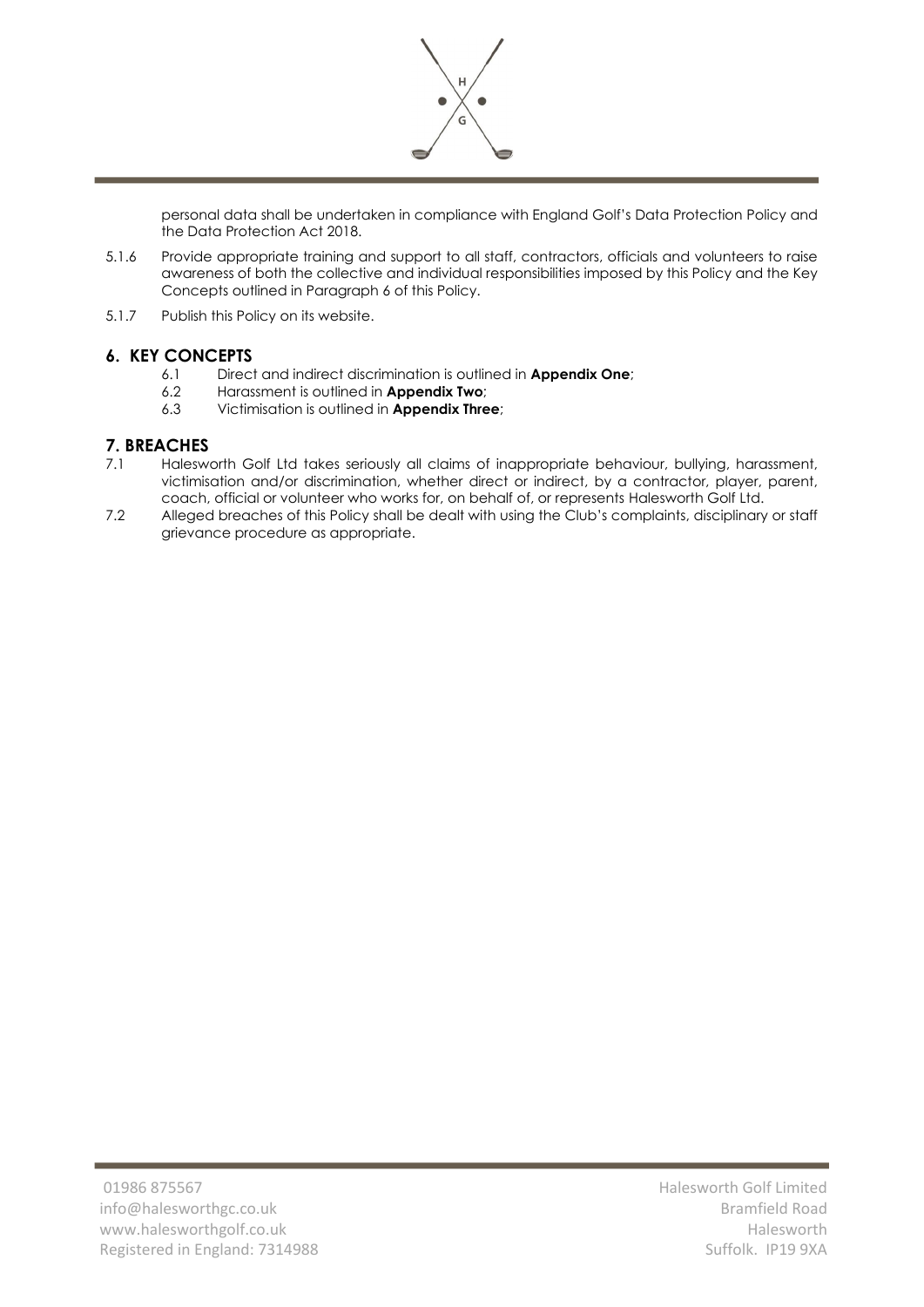

# **APPENDIX ONE**

## **The Equality Act 2010 and Discrimination**

Every individual and organisation to whom this Policy applies must not act in a way which is directly or indirectly discriminatory and must make reasonable adjustments to avoid discriminating against anyone with a Protected Characteristic. Failure to do so will be considered a breach of this Policy, and may be a breach of the Equality Act 2010,

The Equality Act 2010 makes it unlawful to discriminate directly or indirectly against individuals or groups with certain "Protected Characteristics". The "Protected Characteristics" are listed in section 4 of the Act:

- Age: • Disability;
- Gender Reassignment;
- Marriage and Civil Partnership;
- Pregnancy and Maternity;
- Race;
- Religion or Belief;
- Sex:
- Sexual Orientation.

#### **Direct Discrimination**

Direct Discrimination is defined at section 13(1) of the Equality Act 2010: "*A person (A) discriminates against*  another (B) if, because of a protected characteristic, A treats B less favourably than A treats or would treat *others.*"

For example, if an action or decision is taken by a club which treats females less favourably than males, this would be considered direct discrimination on the grounds of sex, which is a protected characteristic.

#### **Indirect Discrimination**

Indirect Discrimination is defined at section 19(1) of the Equality Act 2010: "*A person (A) discriminates against another (B) if A applies to B a provision, criterion or practice which is discriminatory in relation to a relevant protected characteristic of B's.*"

Indirect discrimination occurs where less favourable treatment is not necessarily the main effect or objective of an action or decision.

Since the nature of indirect discrimination is that the discriminatory effect an unexpected or unforeseen effect of a good faith decision, complaints of indirect discrimination should therefore be considered carefully and objectively, and not dismissed out of hand purely because the effect was not an expected or intentional one.

If, for example, a golf club introduces a rule that club competitions can only be played on Saturdays, this rule would prevent members with certain religious beliefs from taking part in the competition. Although it may not have been the intention of the golf club, the effect of the rule is the less favourable treatment of members on the grounds of religion or belief, which is a protected characteristic. This is indirect discrimination.

### **Actions and Intentions**

An action or decision will still be considered discriminatory even if the less favourable treatment is unintentional. It may not always be obvious to the perpetrator that their actions are discriminatory. Indirect discrimination is often unintentional, but it is not a defence to an allegation of discrimination to say that the perpetrator did not mean to discriminate against a person or group. Discrimination can arise out of actions and decisions but can also arise out of omissions and failure to take actions or decisions.

#### **Reasonable Adjustments**

Everybody to whom this Policy applies is under a duty to make reasonable adjustments to avoid discriminating against any individual or group with a Protected Characteristic.

The duty is to make *reasonable* adjustments. It is not unreasonable for adjustments to cost time, money, or other resources. However, an adjustment may not be reasonable if the cost is disproportionately high or making the adjustment would be unfeasible.

01986 875567 info@halesworthgc.co.uk www.halesworthgolf.co.uk Registered in England: 7314988 Halesworth Golf Limited Bramfield Road Halesworth Suffolk. IP19 9XA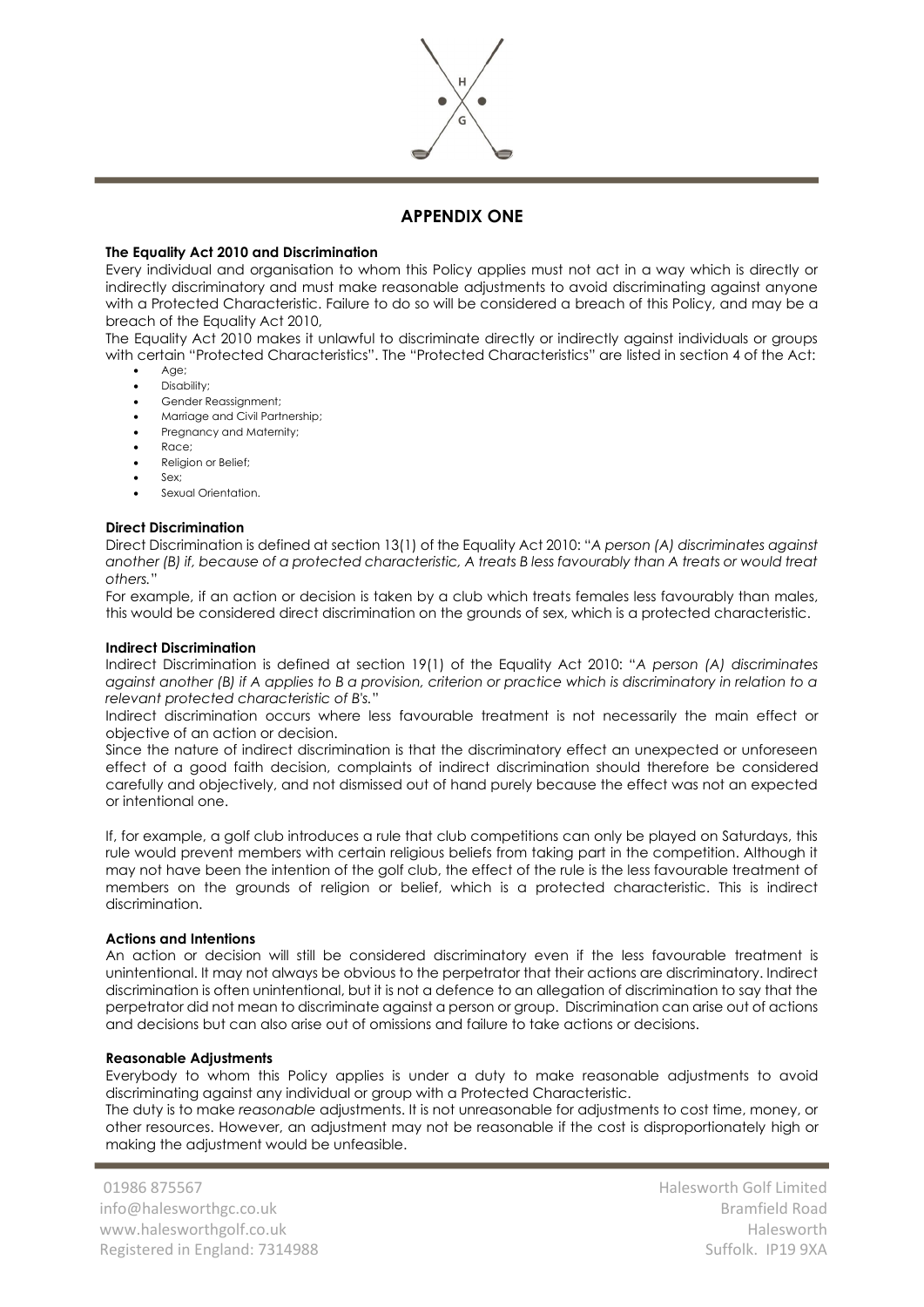

## **Positive Action**

It can be lawful to make decisions that discriminate on the basis of a Protected Characteristic in very limited and exceptional circumstances, if the discrimination is a 'Positive Action' taken in order to address an underrepresented group or Protected Characteristic. Positive Actions must be reasonable, justifiable, and clearly linked to a legitimate aim.

### **Examples**

In a golfing context, some examples of unlawful discrimination might include:

- Not allowing the use of golf buggies, as this increases the cost of maintaining the course;
- Restricting the number of tee times available to women during peak hours at a golf course;
- Not allowing competitions to be played on alternate days to accommodate for certain religious beliefs.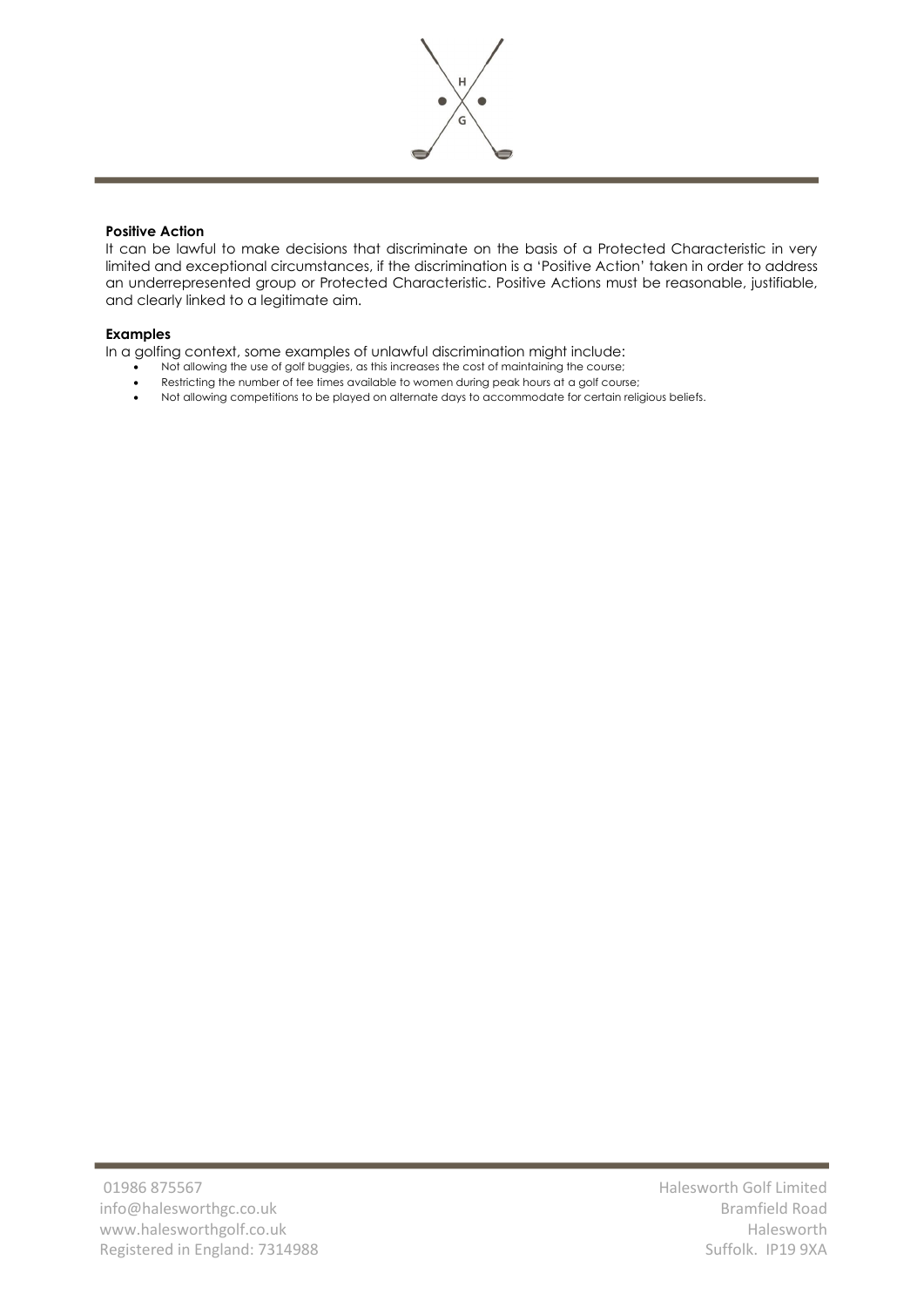

# **APPENDIX TWO**

#### **Harassment**

Harassment is defined in section 26(1) of the Equality Act 2010. Harassment occurs where a person engages in unwanted conduct related to a Protected Characteristic (outlined in the Equality Act 2010), which has the purpose of either:

- Violating the other person's dignity; or
- Creates an intimidating, hostile, degrading, humiliating or offensive environment for the other person.

In determining whether conduct amounts to harassment, regard is had to:

- The perception of the victim:
- Whether it is reasonable for the conduct to have the perceived effect; and
- The Wider circumstances of the matter.

### **Sexual Harassment**

Sexual harassment occurs where a person engages in unwanted conduct of a sexual nature, and the conduct has the purpose or effects outlined above.

#### **One Off Incidents**

A single, isolated, or one-off incident can still amount to harassment. The key consideration is the purpose or effect of the conduct.

#### **Protection from Harassment Act 1997**

Harassment can still occur even if it not based on a Protected Characteristic. The Protection from Harassment Act 1997 made it a civil, and sometimes a criminal, offence to carry out a course of conduct that amounts to harassment.

#### **Examples**

In a golfing context, some examples of unlawful harassment might include:

- Employees making unwanted or inappropriate contact with colleagues at a golf club or facility;
- Targeting disabled golfers using buggies and demanding to see proof of a disability;
- Disproportionate and public criticism or sanctioning of an individual's behaviour by an organisation for irrelevant or personal reasons.

Halesworth Golf Limited Bramfield Road Halesworth Suffolk. IP19 9XA